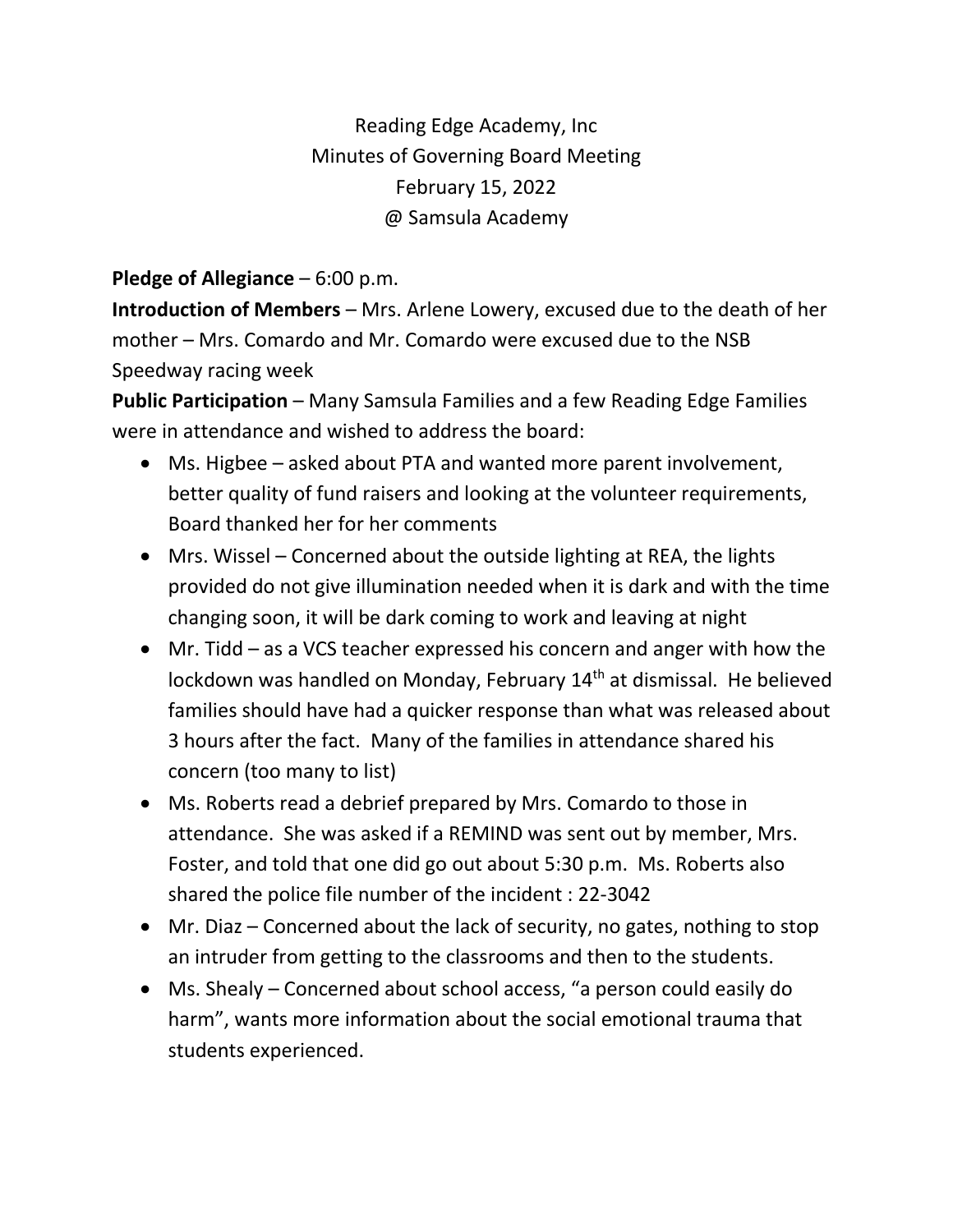- Another parent asked "Can protocols for dismissal be reviewed and who is responsible for making decisions when Mrs. Comardo isn't on campus or available since Ms. Roberts stated she makes no decisions without Mrs. Comardo's input.
- Many others declined their opportunity to speak due to those who spoke before. The issues were the same.

After there were no other comments or concerns (many repeated the same concerns as those listed), Chairman Mike Caldwell thanked all those who came to share and told them they were vital to the success of the schools and without them coming forward the board would not be aware of their concerns. He then excused those who were visiting as the Board continued with the printed agenda.

**Approval of Financial Reports**: Mrs. Stanley - the report for Reading Edge Academy for the month of December 2021 was shared and discussed. Mrs. Foster made a motion to accept the report as shared and Ms. Kent made the second. The motion passed with Mr. Caldwell, Mrs. Foster, Mrs. Stanley and Ms. Kent in approval.

The report for Samsula Academy for the month of December 2021 was shared and discussed. Mrs. Foster made a motion to accept the report as shared and Ms. Kent made a second. The motion was passed with Mr. Caldwell, Mrs. Foster, Mrs. Stanley and Ms. Kent in approval.

The report for Reading Edge Academy for the month of January 2022 was shared and discussed. Mrs. Foster made a motion to accept the report as shared and Ms. Kent made the second. The motion passed with Mr. Caldwell, Mrs. Oster, Mrs. Stanley and Ms. Kent in approval.

The report for Samsula Academy for the month of January 2022 was shared and discussed. Mrs. Foster made a motion to accept the report as shared and Ms. Kent gave a second. The motion passed with Mr. Caldwell, Mrs. Foster, Mrs. Stanley and Ms. Kent in approval.

**Approval of Previous minutes:** The January 2022 minutes were shared electronically with all board members prior to the meeting. Mrs. Foster made a motion to accept the minutes as presented with Mrs. Stanley making a second.